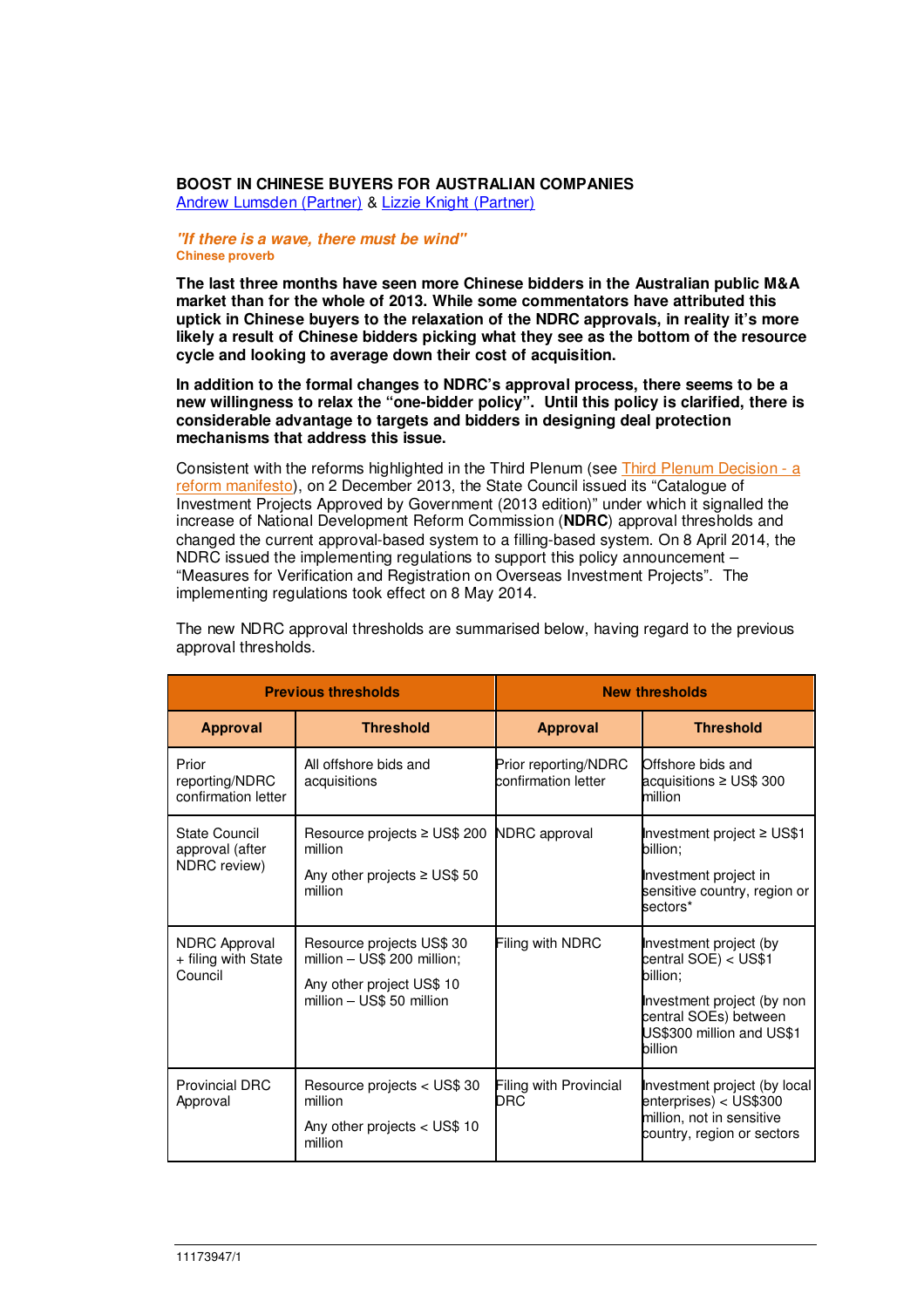"Sensitive sectors" are defined in the implementing regulations to include telecommunication, water resources exploitation, large scale land development, power grids and media.

In addition to the recent changes announced by NDRC, the State Administration of Foreign Exchange (**SAFE**) has also relaxed its requirements for the use of funds in overseas investments. In particular in January 2014, a Circular on Further Improvement and Amendment of Foreign Exchange Policies for Capital Accounts was issued. As a result of this Circular, Chinese entities:

- can use multiple sources of funds for OFDI including not only self-owned foreign exchange but also foreign exchange borrowed domestically or purchased using RMB, profits from OFDI and retained offshore, and tangible and intangible assets;
- do not need to obtain SAFE verification relating to source of funds but merely need to lodge a statement with SAFE describing the source of funds and to register the source of funds;
- do not need to obtain SAFE approval for remittance of capital overseas but merely need to provide a designated bank with approval or filing documents issued by the NDRC and the MOFCOM and a certificate of foreign exchange registration;
- do not need to obtain SAFE approval for remittance of preliminary transaction costs (such as security and advisors' fees) associated with proposed OFDI unless such costs are more than US \$3 million or 15% of the total amount of the investment. Even if the preliminary transaction costs exceed either of the thresholds, SAFE approval is still not required; and a Chinese entity engaging in a proposed investment overseas merely needs to fill with the relevant local foreign exchange administrative authority documents verifying that they have indeed engaged in the investment such as bidding documents and proof of application for approval of the proposed investment by foreign regulatory bodies.

Despite the relaxation to the NDRC and SAFE approvals policy, two of the four deals recently announced in Australia, namely the takeover by Landbridge Energy of Westside and the takeover by Guangdong Assets Management Limited (**GRAM**) of PanAust are conditional on PRC regulatory approvals.

The deals so far announced by Chinese bidders in 2014 indicate some changes in the nature of Chinese bids as compared to 2012 and 2013 but also a consolidation of other trends previously identified (see M&A Review 2012 and M&A Review 2013). Most notable are:

- an apparent shift back from Privately Owned Enterprises (POEs) to State Owned Enterprises (SOEs) from provincial areas;
- an ongoing shift from obtaining target recommendation to making offers directly to shareholders without target recommendation and in some cases a recommendation to reject; and
- a continuing reliance on pre-bid stakes.

In the Corrs' M&A Review 2013 of public deals, 100% of the public deals in our deal sample involving Chinese bidders were undertaken by POEs. In contrast, three of the four deals announced during the last three months have been SOEs - Norton Gold Fields (whose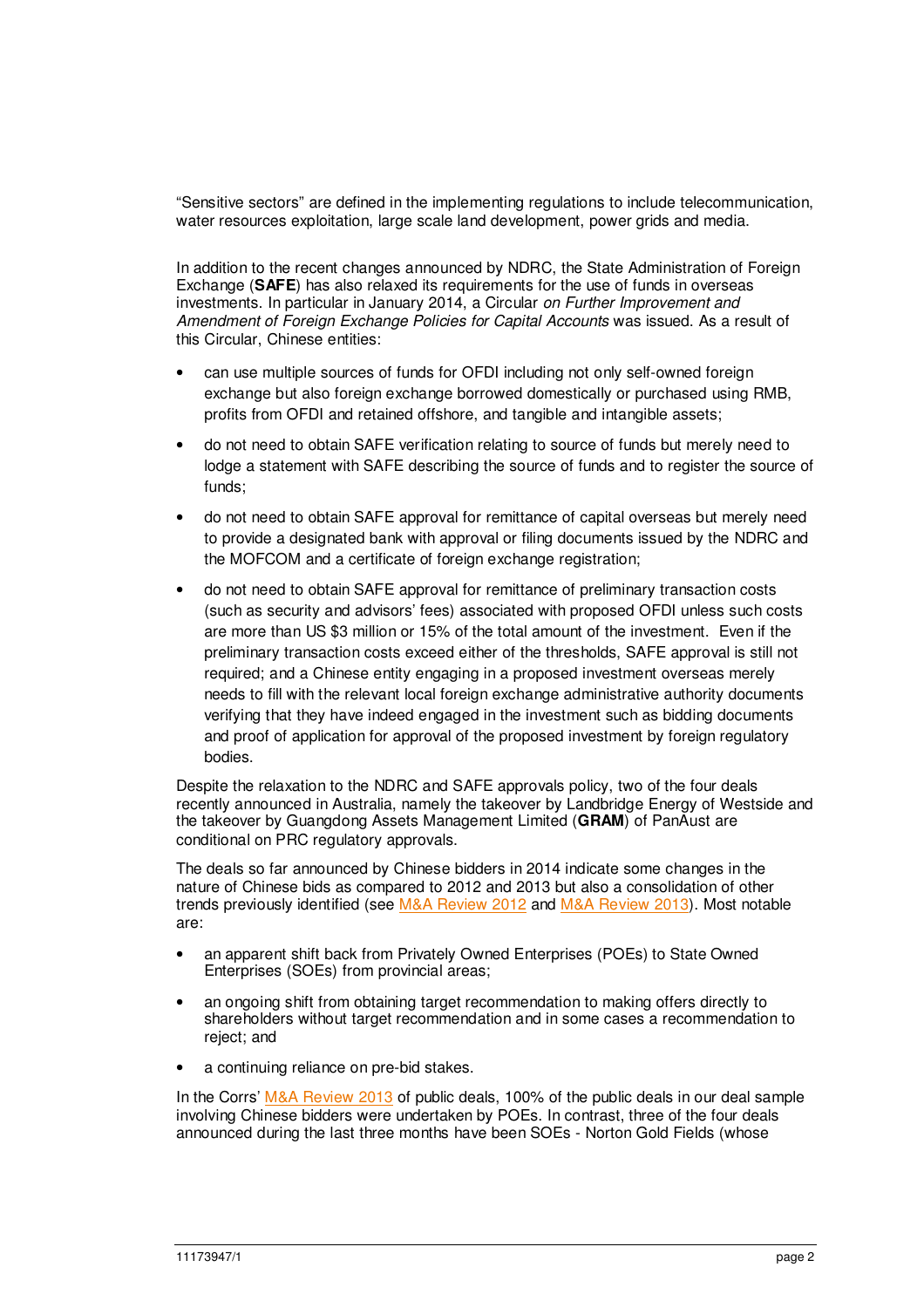majority shareholder is Zijin Mining), Baosteel and GRAM - and in particular SOEs from the provinces rather than central SOEs in Beijing.

Two of three SOE bidders (Baosteel and GRAM) already have significant pre-bid stakes in their targets. These existing stakes were acquired closer to the top than the bottom of the resource cycle. In a continuation of this trend, Cuesta Coal on 21 May announced its major shareholder, state-owned Beijing Guoli Energy Investment Company, would inject \$15 million into the company via two separate share placements to increase its stake from 36% to 54%.

Recent allegations of corruption plaguing senior executives in Chinese SOEs has damaged the reputation of these companies and the questions of accountability may also be responsible for driving SOEs to seek to lower their cost base and book a profit from their overseas investments. This focus on profitability and ultimately accountability is evidenced by this month's report from the State Agency Xinhua that the pace of SOE profit growth increased by 6.5% in January to April 2014 as compared to the same period last year. The profits of SOEs administered by provincial governments increased by 5.1% year on year, a marked turnaround on the 14.7% year on year decline for the same period in 2013.

Irrespective of the causes of the recent spike in PRC investment in Australia, the amendments to the PRC regulatory approvals process are certainly a welcome sign for PRC investment in Australia. That said, questions remain about the impact of the change to the so called "one-bidder" policy.

The recent acquisition battle between two Chinese companies over a Cayman registered semiconductor firm may shed light on China's changing overseas investment approval process. In this case two SOEs - Tsinghua Unigroup of Beijing (Unigroup) and the Shanghai Pudong Science and Technology Investment Company (PSTI) - were bidding separately for Nasdaq listed RDA Microelectronics.

In September 2013, PSTI bid USD15.50 for each of RDA's American depository shares and in October 2013 Unigroup offered USD18.50 per share. PSTI received a confirmation letter from NDRC (which would previously have granted it exclusivity in relation to a deal) in November 2013. However RDA unsurprisingly selected the higher bidder for its shares and executed an agreement with Unigroup. Many media outlets reported at the end of November that Unigroup had received a letter from NDRC advising them that without a confirmation letter, their move to acquire RDA was illegal.

However, in a new twist the Chinese press is now reporting that NDRC has indicated that a confirmation letter is not an exclusive document and that when PSTI obtained its exclusivity letter it had not entered into any binding agreement with RDA and that "such a move to jump the gun in submitting an application before even the most basic conditions of the deal had been agreed might mislead the regulatory departments".

On 20 December 2013, RDA and Unigroup announced the amendment to their merger agreement to reflect the changes to the NDRC approvals process. It now seems the merger agreement is no longer conditional on receipt of NDRC approval with an acquisition price of USD910 million. On 5 May 2014, the parties announced their ongoing commitment to close the transaction and reiterated the long stop date of 8 August 2014 for completion.

Two days later, on 7 May, PSTI issued a press release noting that six months had passed since RDA and Unigroup entered into their merger agreement and stating that PSTI had obtained an extension of its NDRC confirmation letter for an acquisition of RDA through to November 2014.

Understanding the shifting NDRC approvals process is vital for Australian companies keen to realise the opportunities offered by Chinese investment. For PRC bidders, ensuring a target understands the status of confirmation letters and "pre-clearance" will remain important. Target boards will continue to rely on these to assess the certainty of a PRC bid until there is